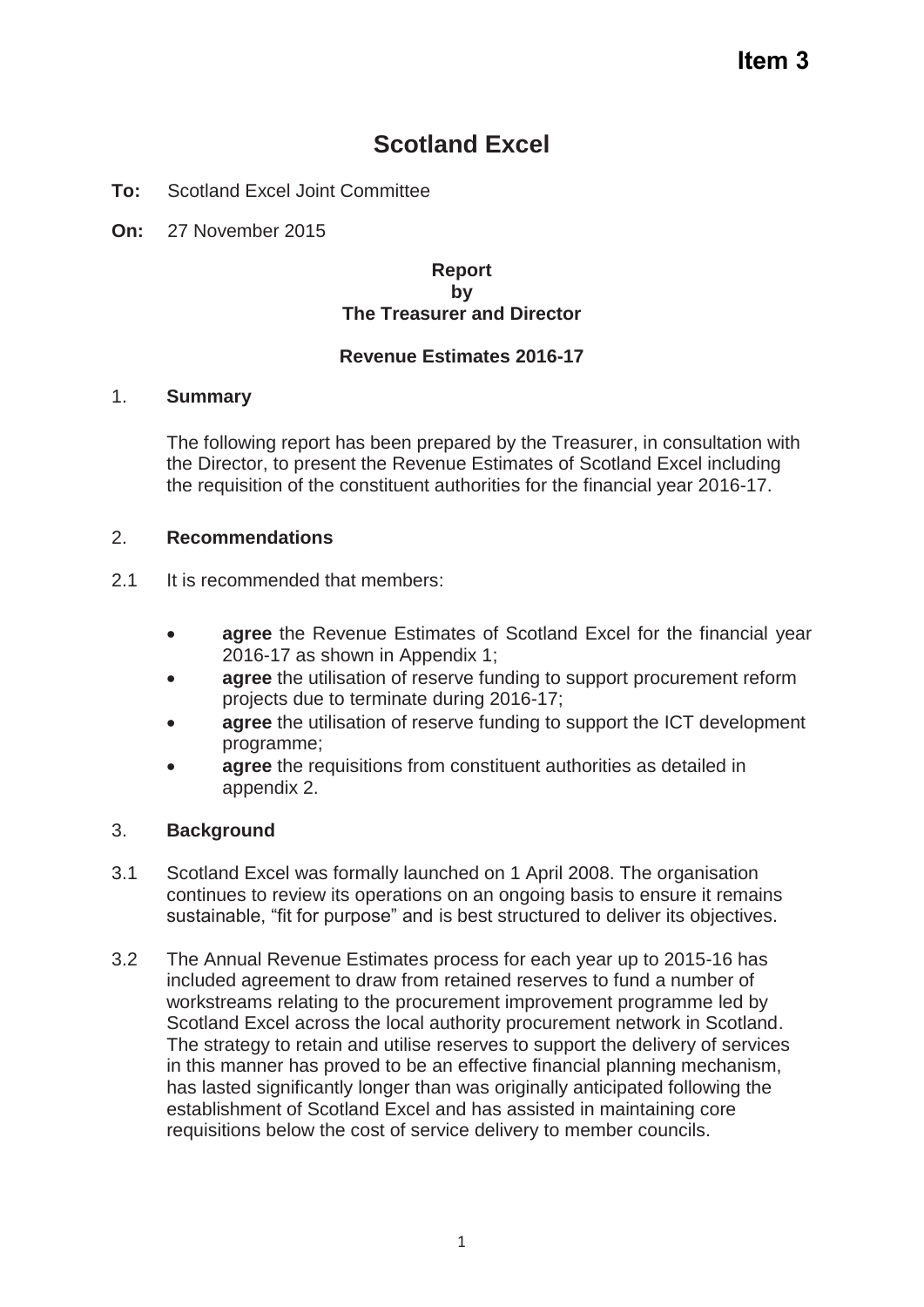- 3.3 A number of these workstreams have been temporary in nature and the associated funding requirement has consequently fallen away upon the conclusion of the workstream activity. Over time however, key elements in relation to Learning & Development activity and Procurement Reform & Change, incorporating Procurement Capability Assessment delivery, have developed and become part of the core service offering provided by Scotland Excel and moving forward there remains a requirement from member councils for their continued provision. In this context, it was recognised that in time the financial strategy adopted of funding such activities from available reserves, would inevitably come to a natural end and would at an appropriate juncture require to be incorporated into the core funding structure of Scotland Excel to support the sustained the delivery of these services moving forward.
- 3.4 As indicated in the 2015-16 Revenue Estimates report presented last year, Scotland Excel's reserves will be reduced to a level moving into 2016/17 where this adjustment to the underlying funding structure of core service provision will require to be implemented. The detail outlined in the main body of the report, presents a proposed budget for 2016/17 on this basis resulting in an associated uplift in requisition levels moving forward. It should however be noted that the underlying cost of the core service provision has been framed within a flat cash basis. This necessitates service efficiencies to be delivered by the Director in order to mitigate the impact of cost pressures arising from pay awards, changes in national insurance costs and other inflationary pressures.
- 3.5 The revenue estimates outlined in the remainder of this report present the planned 2016-17 financial position for Scotland Excel, taking into account:
	- the estimated costs of core operations, incorporating the £0.300 million costs of ongoing procurement improvement activities previously funded from reserves;
	- the non-recurring costs related to procurement reform activities due to come to an end during 2016-17, to be met from reserves;
	- the non-recurring costs related to upgrade investment in ICT provision. to be met from available reserves.
- 3.6 It is recognised that over the medium term, local government in Scotland is likely to face a further contraction in available resources, relating predominantly to the provision of revenue grant from the Scottish Government. In this context it is recognised that this is likely to have a consequential impact on the level of requisition funding available to Scotland Excel over this period. At present the local government grant settlement position for 2016/17 is not expected to be made available by the Scottish Government until January 2016, with figures for 2017/18 and beyond potentially not emerging until the second half of 2016. In this context and recognising the uncertainty over the level of financial contraction which local government is likely to face over the medium term, no indicative budget figures are provided for 2017/18. It would be anticipated that at this point next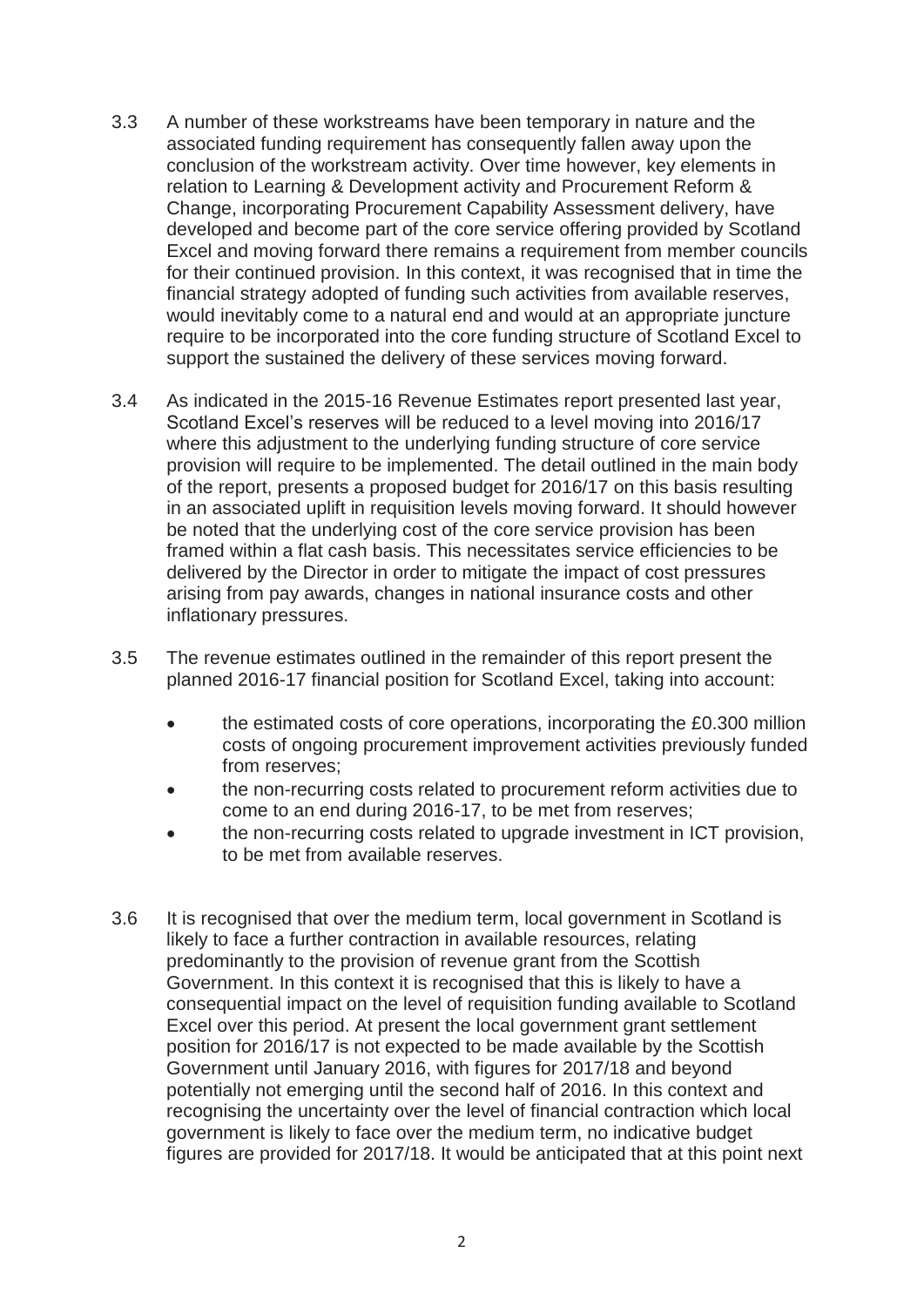year a 2017/18 budget and medium term planning figures will be presented in the context of a firmer medium term financial outlook for member councils.

# 4. **Budget Assumptions**

- 4.1 The budget is based on the following assumptions:
	- A budget provision for inflation on employee costs has been included at 1% for 2016-17 reflecting the nationally agreed pay uplift;
	- A budget provision for additional employer's national insurance contributions has been included following the introduction of the new state pension arrangements from 2016-17
	- In line with previous years practice no inflation adjustment has been made to all non-pay expenditure lines;
	- adjustments have been made to specific budget lines to reflect operational experience in relation to:
		- employee costs a budgeted staffing turnover assumption of 5% has been applied;
		- $\bullet$  contractors a planned reduction in the use of consultants as reported during 2015-16;
		- administration costs a net reduction in the cost of insurance premiums to reflect the inclusion of Scotland Excel staff within Renfrewshire Council's insurance arrangements;
		- $\bullet$  requisitions requisition levels have been increased to reflect the net increase in operating expenditure in relation to the incorporation of the procurement improvement programme activities into the core operations.
- 4.2 Account has also been taken of the requirement to support investment in information technology to deliver more efficient supplier and contract performance data and enhancements to the current internet and intranet systems to provide enhanced mobility and allow future potential growth.

## 5. **Financial Overview**

- 5.1 As in previous years, the 2016-17 revenue estimates have been developed to ensure core operations are funded fully by requisition income. Details of the local government grant settlement for 2016-17 are expected to be issued in January 2016, however there is significant uncertainty over the level of any potential adjustments to the settlements for individual councils.
- 5.2 As referred to in previous revenue estimate reports, £4.5 million was provided to Scotland Excel in 2008 by way of Scottish Government grant support. This funding has been prudently managed to support the delivery of the procurement improvement programme led by Scotland Excel across the local authority procurement network in Scotland. The use of reserves in this manner to support councils to improve their procurement activity has lasted significantly longer than initially envisaged when Scotland Excel was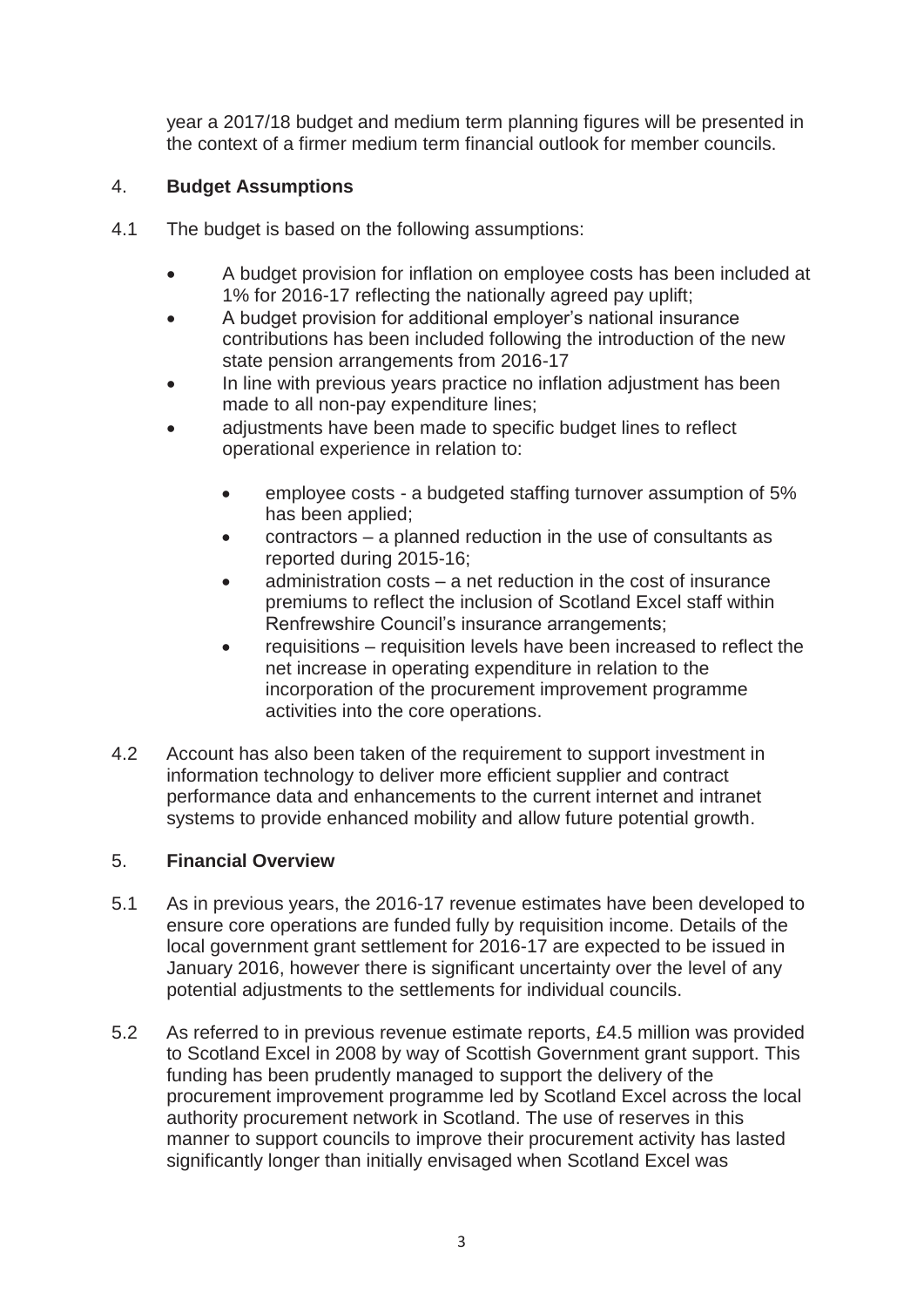established and has been a key mechanism to mitigate the need for requisition increases to support these activities.

- 5.3 The balance of this funding continues to be used along with general reserves to fund procurement reform activity which benefits all member authorities. It is anticipated £0.421 million of combined reserves will be available at the end of the 2015-16 financial year. It is further anticipated that £0.200 million will be drawn down during 2016-17 to fund remaining reform programmes terminating during 2016-17, and ICT activities fundamental to maintaining a fit for purpose contract monitoring systems, leaving a balance of £0.222 million of unallocated reserves. In the context of the wider financial environment this is viewed as being a prudent level at which to maintain unallocated reserves in order to protect against any unforeseen costs or financial risks which may arise in the future.
- 5.4 As outlined in section 3 above, the underlying cost of Scotland Excel's core activities have been framed on a flat cash basis moving from 2015/16 to 2017/18. However in order to provide a sustainable funding structure to support service provision, the procurement improvement programme activities previously funded from reserves, at a cost of £300,000 have been incorporated into the core service provision. To support this transition, there is a requirement to apply a corresponding adjustment to member requisitions. The existing core requisition remains unadjusted moving into 2016/17 with a 9.4% adjustment applied to reflect this change.
- 5.5 Members will note that detailed in Appendix 1 is a memorandum section relating to the National Care Home Contract (NCHC). This relates to activity Scotland Excel will undertake in relation to this contract, with this activity being funded by separate agreement with a significant number of councils, but not all 32. The funding relating to the NCHC is not covered by requisition income, but is fully funded by the income from those councils who have indicated such agreement, and is outwith the scope of this report. The income and expenditure shown are for information purposes only.

### 6. **2016/17 Member Authority Requisitions**

- 6.1 The Member Authority Requisitions for 2016-17, based on the 9.4% increase outlined in section 5, are detailed in Appendix 2 of this report.
- 6.2 Any future events which may materially affect these finances will require to be the subject of a report to the Joint Committee.
- 6.3 The date of drawdown for the requisitions will be as outlined in the Terms and Conditions of Scotland Excel, Section 7 Budget and Payment. The funding drawdown will be annually during October in accordance with arrangements made by the Treasurer.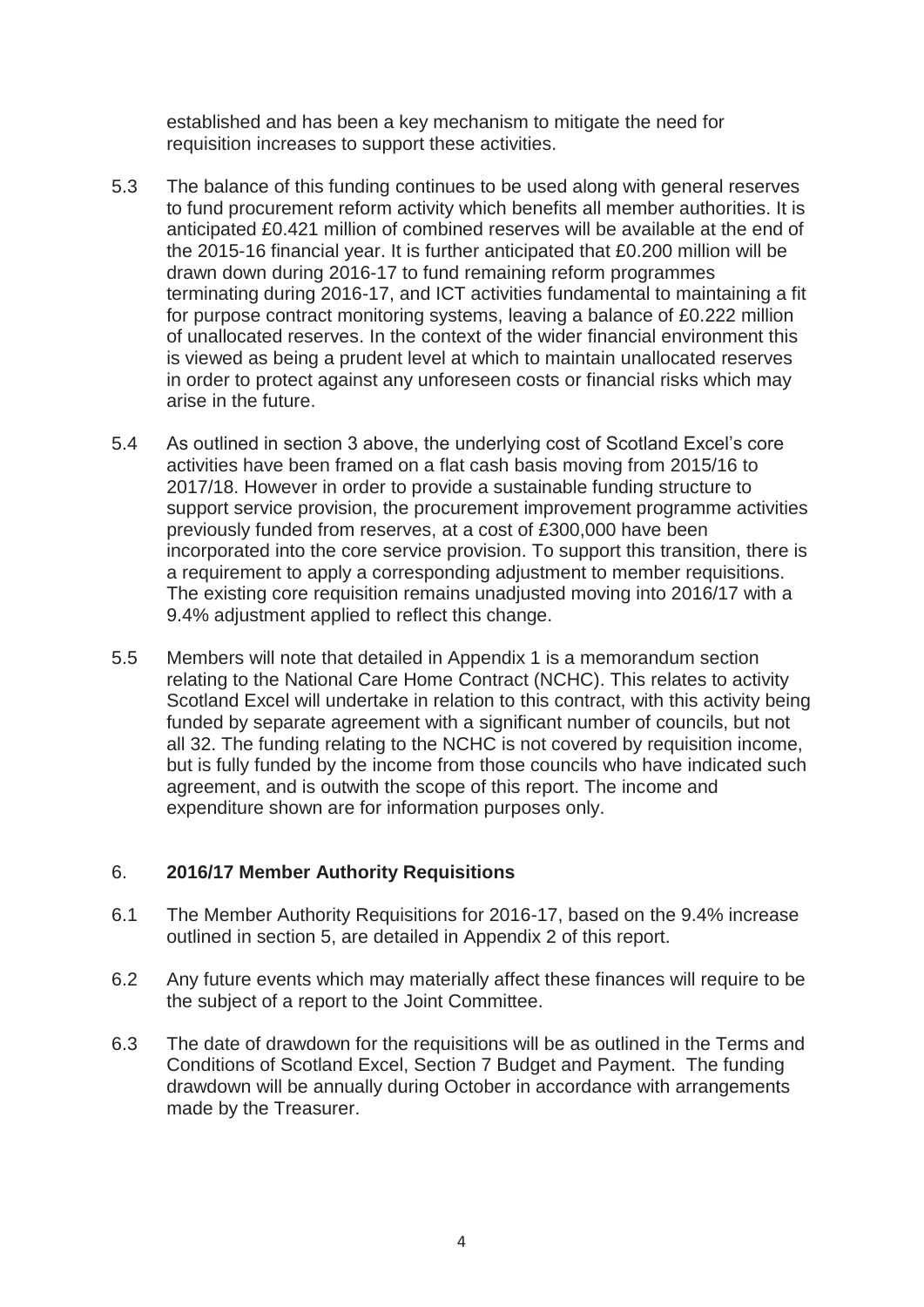### **Appendix 1**

|                                                | 2015/16<br><b>Approved</b> | Core<br><b>Operations</b> | 2016/17<br><b>Procurement</b><br><b>Improvement</b> | Proposed         |
|------------------------------------------------|----------------------------|---------------------------|-----------------------------------------------------|------------------|
| <b>Operational Expenditure</b>                 |                            |                           |                                                     |                  |
| <b>Employee Costs</b>                          | 2,602,800                  | 2,625,200                 | 290,000                                             | 2,915,200        |
| <b>Property Costs</b>                          | 176,500                    | 176,500                   | 0                                                   | 176,500          |
| <b>Supplies and Services</b>                   | 87,500                     | 87,900                    | 0                                                   | 87,900           |
| <b>Administration Costs</b>                    | 314,400                    | 305,600                   | 10,000                                              | 315,600          |
| Payments to other Bodies                       | 33,000                     | 19,000                    | 0                                                   | 19,000           |
| <b>Total Core Operating Expenditure</b>        | 3,214,200                  | 3,214,200                 | 300,000                                             | 3,514,200        |
| <b>Operational Income</b>                      |                            |                           |                                                     |                  |
| <b>Council Requisitions</b>                    | 3,184,200                  | 3,184,200                 | 300,000                                             | 3,484,200        |
| Other Income                                   | 30,000                     | 30,000                    | 0                                                   | 30,000           |
| <b>Total Core Operating Income</b>             | 3,214,200                  | 3,214,200                 | 300,000                                             | 3,514,200        |
|                                                |                            |                           |                                                     |                  |
| Operating Deficit/(Surplus) (a)                | $\bf{0}$                   | 0                         | 0                                                   | $\boldsymbol{0}$ |
|                                                |                            |                           |                                                     |                  |
| <b>Procurement Improvement</b>                 |                            |                           |                                                     |                  |
| <b>Temporary Staffing Requirements</b>         | 155,500                    | 0                         | 11,910                                              | 11,910           |
| <b>ICT Development Costs</b>                   | 75,000                     | 0                         | 122,600                                             | 122,600          |
| <b>Other Development Costs</b>                 | 275,000                    | 0                         | 65,000                                              | 65,000           |
| Total Temporary Costs (b)                      | 505,500                    | $\mathbf 0$               | 199,510                                             |                  |
|                                                |                            |                           |                                                     | 199,510          |
|                                                |                            |                           |                                                     |                  |
| <b>National Care Home Contract</b>             |                            |                           |                                                     |                  |
| <b>Additional Costs</b>                        | 0                          | 165,500                   | 0                                                   | 165,500          |
| <b>Additional Income</b>                       | 0                          | 165,500                   | 0                                                   | 165,500          |
| Net Expenditure (c)                            | 0                          | 0                         | 0                                                   | 0                |
|                                                |                            |                           |                                                     |                  |
|                                                |                            |                           |                                                     |                  |
| <b>Reserve Funding</b><br><b>Core Reserves</b> | 733,567                    | 421,067                   | 421,067                                             | 421,067          |
| Budgeted Drawdown (a)+(b)+(c)                  | (505, 500)                 | 0                         | (199, 510)                                          | (199, 510)       |
| <b>Budgeted Balance</b>                        | 228,067                    | 421,067                   | 221,557                                             | 221,557          |
| Year End Projected Underspend                  | 193,000                    | 0                         | 0                                                   | 0                |